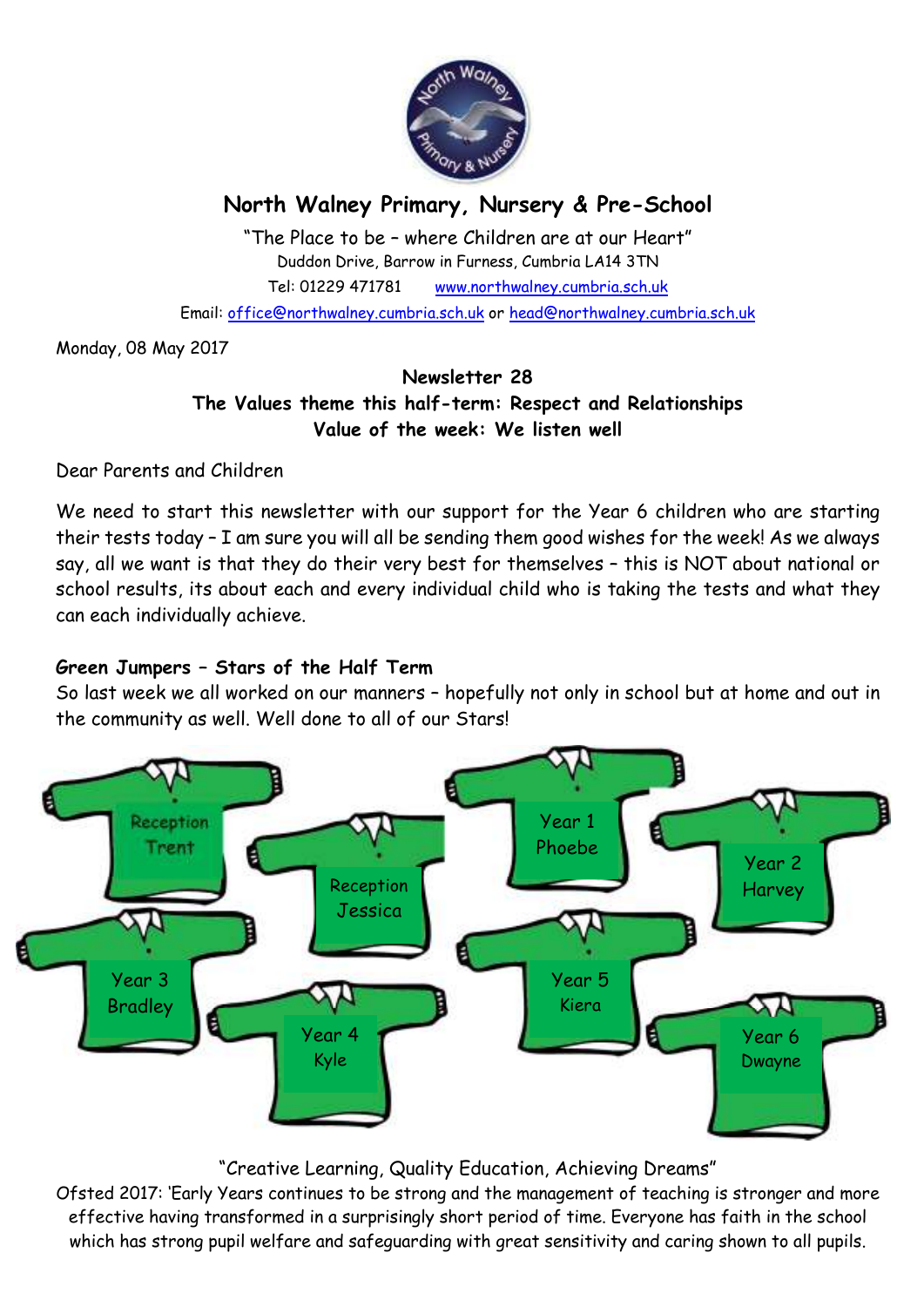

# **30 Hours Free Childcare**

Are you eligible to get the new 30 hours free childcare for your Nursery child? What about the free 15 hour childcare for your Nursery and Pre-School children? Please visit https://childcare-

**And the winner is…**







#### **Coming soon…**

The school budget is about to be finally set, and as I have already said we are having to make some adjustments including making sure that everything we offer can cover the cost of staffing, including the new after-school club which will start in September and our breakfast club. All prices will be kept to the bare minimum but we **must** make sure we cover the costs of staffing understandably.

Well done to Lucy for winning the huge lion on Friday – its even bigger than she is! Overall we raised just over £50 towards school funds. Many thanks to Jackson's nan for donating it to school! Mind

you, I'm not sure who is going to look after my office now…

### **Food Bank**

Our friends at the Food Bank are desperate for donations of tinned foods and packets of food. If you feel you can contribute, please bring your donation in to school and leave it with Mrs Malone and then we will transfer it to the Food Bank – thank you!





#### **Group Photographs**

Rose and Son are coming in on 22<sup>nd</sup> May to take the class and group photographs for this year and then you will be able to order the ones you would like. Please make sure the children look their very best! Thank you!

### **London Trip for Year 6**

Meeting for parents with Miss Mountford is being held on Thursday 11<sup>th</sup> May at 4pm where she will confirm the final cost of the trip and also go through the full itinerary and what the children will need to bring.

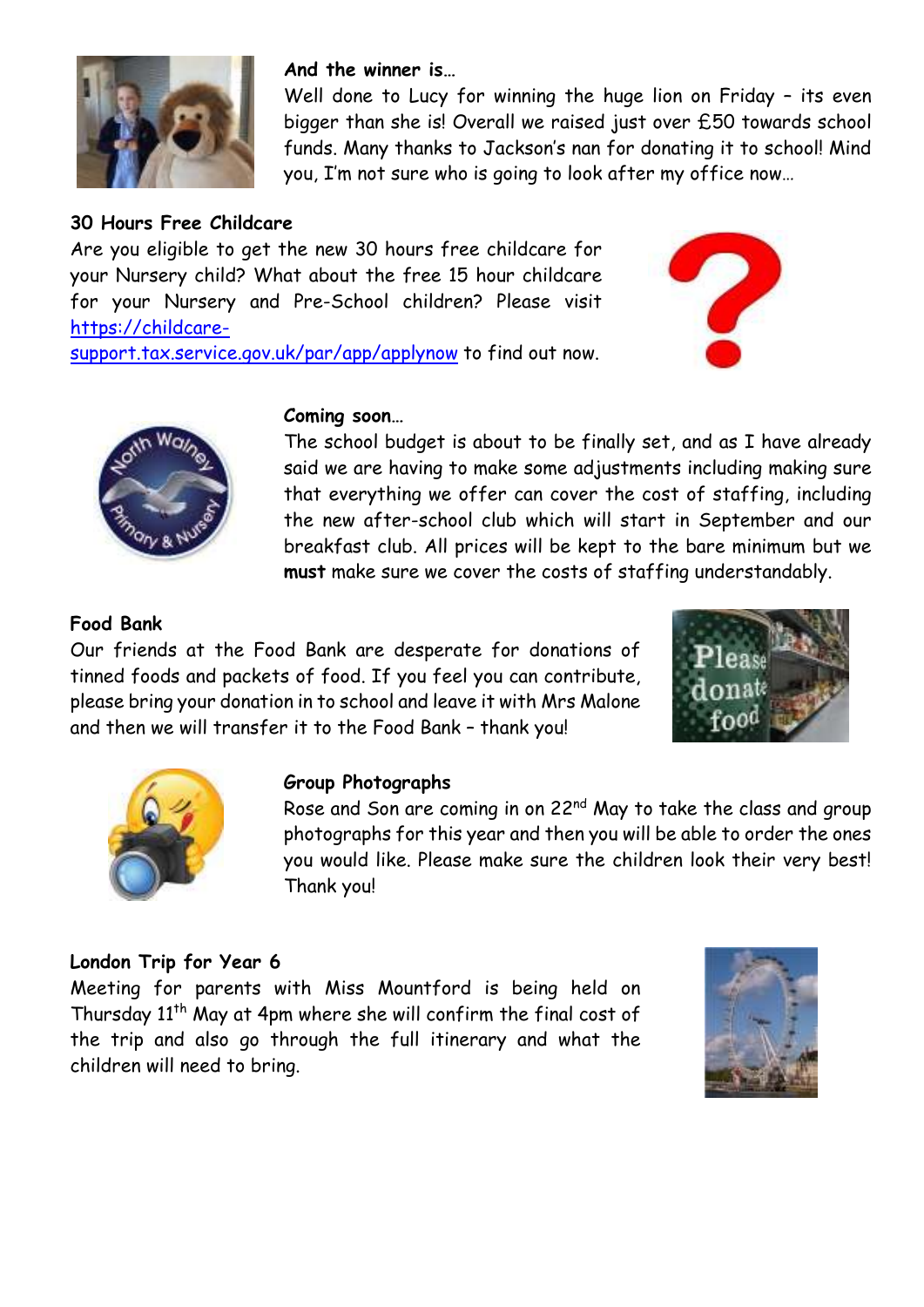

### **Walney Gala Disco Tickets**

Will be on sale from the school library doors (at the front of school) from between 3:15 and 3:30pm. If you cannot make it in, then please send £1.00 per ticket in a named envelope in to the school office with the words GALA TICKETS on the front. Thank you.

# **ALSO CAN YOU HELP WITH A RAFFLE PRIZE?**

We are now collecting raffle prizes such as bottles of wine/boxes of chocolates etc for the Raffle at the Gala Disco. If anyone can help with a raffle prize or two we would be extremely appreciative!

### **Are you free over half-term to help us?**

A group of us are coming in over half-term to start the mammoth task of repainting the school and making it feel much better for the children. If you are free for the day, or know of someone who can help us, and can paint it would be wonderful to have as many people in as possible so that we can do as much of the school as possible. Everyone would need to bring brushes/rollers/trays with them and I will make sure we have plenty of paint! Please let Mrs Malone know if you can help – the more the merrier!



### And finally…

We are, once again, raising the profile of the school and need your help! Please, please keep telling your neighbours/friends/family/work colleagues/Uncle Tom/people you pass in the street/Aunt Juniper/whoever – how wonderful North Walney is and how much it has been developing over the last 12 months. We are hoping the new banners will arrive this week to further promote the school, and that the Walney Gala really shows the school off to its full potential.

Yours sincerely,

**Dates for this week:** 

| Day                            | <b>Activity</b>                                 |
|--------------------------------|-------------------------------------------------|
| Monday 8 <sup>th</sup> May     | Year 6 tests this week                          |
|                                | Reading test                                    |
|                                | Full Governing Body meeting                     |
| Tuesday 9 <sup>th</sup> May    | Spelling, Grammar and Punctuation test          |
| Wednesday 10 <sup>th</sup> May | Mathematics test                                |
| Thursday 11 <sup>th</sup> May  | Mathematics test                                |
|                                | Karate after school                             |
|                                | 4pm: Meeting for Year 6 London Trip             |
| Friday 12 <sup>th</sup> May    | Robolab in with Year 5/6                        |
|                                | Year 3/4 at Brantwood                           |
|                                | Year 1/2 Book and Biscuit from 2:15pm - parents |
|                                | invited                                         |